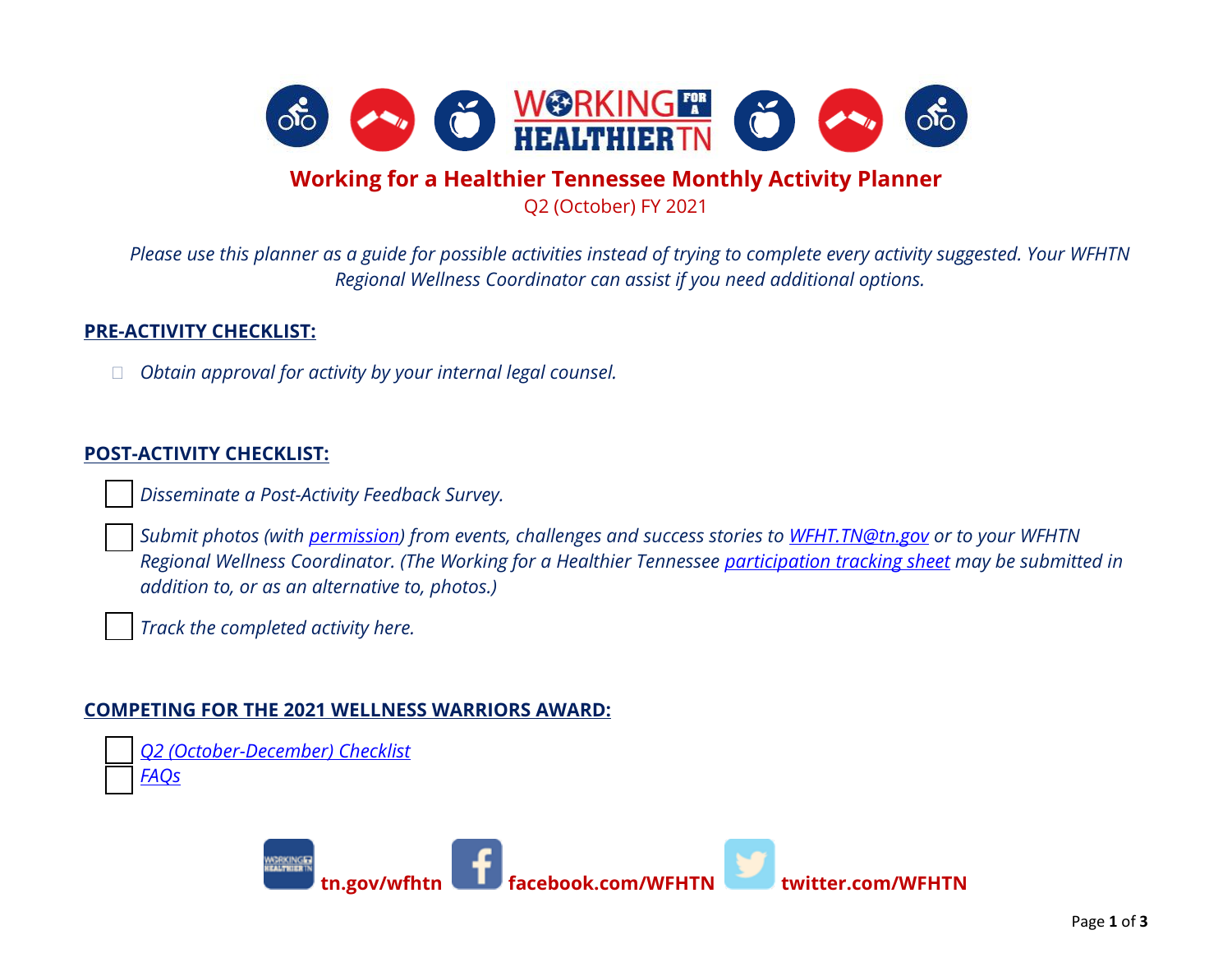|                                | <b>WELL-BEING ACTIVITIES</b>                                                                                                                               |                                                                                                                                                                                                                                                                    | <b>PHYSICAL</b><br><b>ACTIVITY</b>                                                                                                | <b>HEALTHY</b><br><b>EATING</b>                                                                                                                                                |
|--------------------------------|------------------------------------------------------------------------------------------------------------------------------------------------------------|--------------------------------------------------------------------------------------------------------------------------------------------------------------------------------------------------------------------------------------------------------------------|-----------------------------------------------------------------------------------------------------------------------------------|--------------------------------------------------------------------------------------------------------------------------------------------------------------------------------|
| <b>POINTS</b>                  | Share the WFHTN Monthly Poll<br><b>Question</b> for October with your<br>department.                                                                       | Share at least one Post-Challenge<br>Survey after an activity.                                                                                                                                                                                                     | Share Tips for Taking Care of Your<br>Joints in recognition of Bone and<br>Joint Action Week (October 12-<br>$20$ ).              | Share Tips for a Healthy Halloween<br>Party! You can enjoy some "Boo-<br>berry Smoothies" and other<br>Spooktacular treats.                                                    |
|                                | Date shared; other relevant details                                                                                                                        | Date completed; other relevant<br>details                                                                                                                                                                                                                          | Date shared; other relevant details                                                                                               | Date shared; other relevant details                                                                                                                                            |
| <b>POINTS</b><br><b>LO</b>     | Participate in the October monthly<br>WFHTN Wellness Council Webinar on<br>Thursday, October 1st at 9 a.m.<br>Central. Click here for the meeting<br>link. | Host a Lunch 'n Learn (live or<br>recorded webinar) for your<br>department. Visit the WFHTN<br>website or search the Here4TN<br>training catalog for topics and<br>scheduling. Suggested topics include:<br><b>Office Ergonomics</b><br><b>Embracing Happiness</b> | Host a Virtual Race. Participants<br>should submit completed race<br>times HERE by 5p.m. Central on<br>November 4 <sup>th</sup> . | It's pumpkin season! How do you<br>enjoy pumpkin this time of year?<br>Share your pumpkin recipe using<br>this recipe template with<br>WFHT.TN@tn.gov.                         |
|                                | Date completed                                                                                                                                             | Date completed; # of participants                                                                                                                                                                                                                                  | Date completed; # of participants                                                                                                 | Date completed; # of participants                                                                                                                                              |
| <b>POINTS</b><br>$\frac{1}{2}$ | Host a Financial Fitness Challenge.<br>Send a participation tracking sheet<br>and/or photos to WFHT.TN@tn.gov.                                             | In honor of Mental Illness Awareness<br>Week (October 4-10), host an ICU (I<br>See You) Challenge (activity card).                                                                                                                                                 | Host a <b>Fitness BINGO</b> Challenge.<br>Participants should submit<br>completed BINGO to<br>WFHT.TN@tn.gov.                     | Challenge your co-workers to a<br>Healthy Eating themed trivia game<br>(like Nutrition Jeopardy)! Contact<br>your WFHTN Regional Wellness<br>Coordinator for more information. |
|                                | Date completed; other relevant details                                                                                                                     | Date completed, # of attendees                                                                                                                                                                                                                                     | Date completed; # of participants                                                                                                 | Date completed; # of attendees                                                                                                                                                 |

**\*\*List any additional activities on the following sheet.**